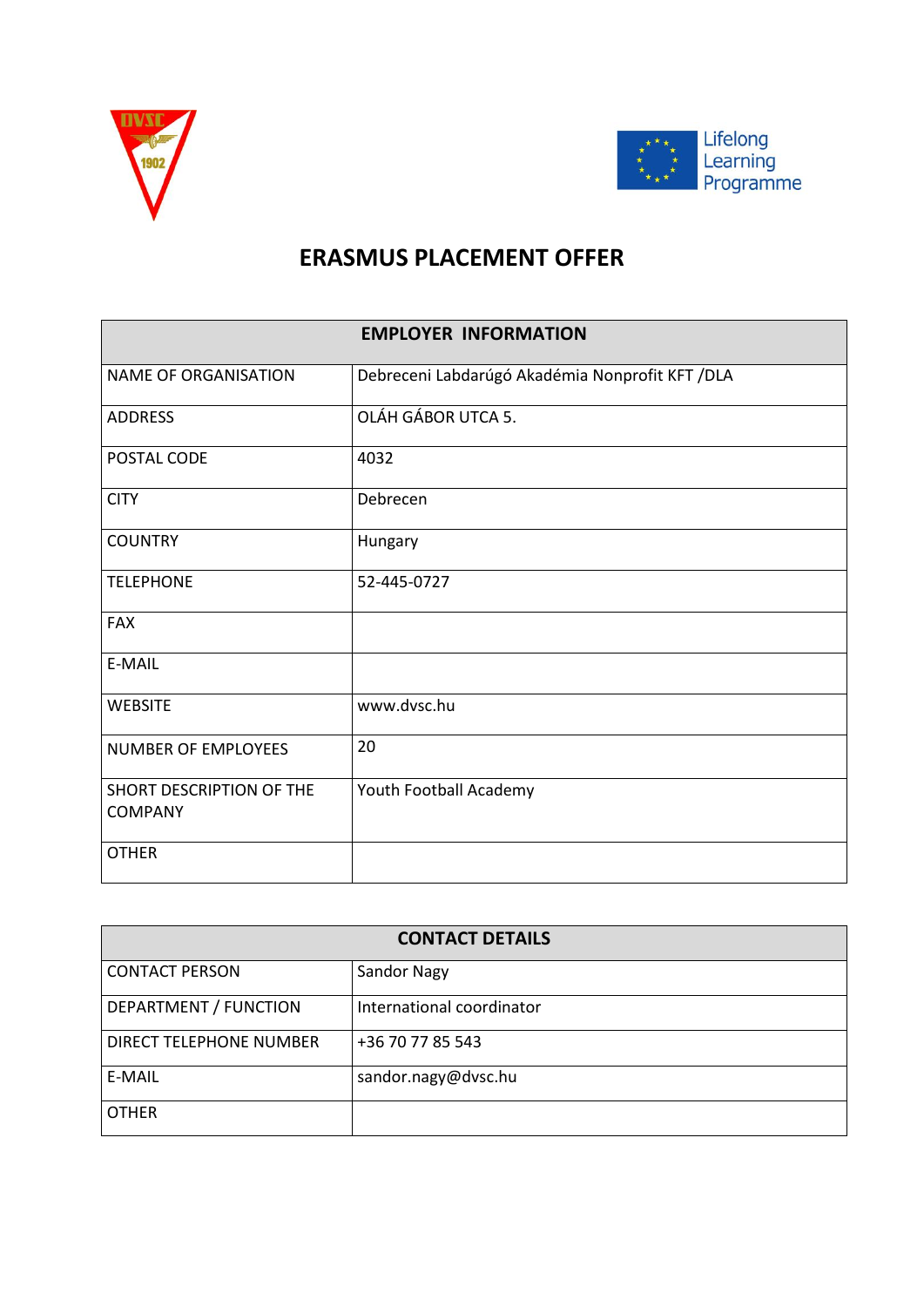|                                  | <b>PLACEMENT INFORMATION</b>                             |
|----------------------------------|----------------------------------------------------------|
| DEPARTMENT / FUNCTION            | Youth Football Academy                                   |
| <b>DESCRIPTION OF ACTIVITIES</b> | Football Coaching, Sport sciences, Talent Scouting       |
| <b>AND TASKS</b>                 |                                                          |
| <b>LOCATION</b>                  | Debrecen                                                 |
| <b>START DATE</b>                | Flexible from 1 <sup>st</sup> September 2015             |
| <b>DURATION</b>                  | from 2 to 12 months                                      |
| <b>WORKING HOURS PER WEEK</b>    | maximum 40 hours/week                                    |
| <b>HELP WITH FINDING</b>         | Yes  <br>No <sub>1</sub>                                 |
| <b>ACCOMMODATION</b>             |                                                          |
| PAYMENT OR OTHER BENEFITS        | Official Coaching dress (t-shirt, shorts, jacket, socks) |
| <b>OTHER</b>                     |                                                          |

| <b>REQUIREMENTS</b>                                                                                                                          |                                                                                                                 |  |
|----------------------------------------------------------------------------------------------------------------------------------------------|-----------------------------------------------------------------------------------------------------------------|--|
| REQUESTED PROFILE OF THE<br><b>ERASMUS STUDENT (fields of</b><br>studies, completed years of<br>studies, other professional<br>requirements) | P.E.; Sport Coaching; Physiotherapist; Sport Management;<br>Recreation;                                         |  |
|                                                                                                                                              | 1 completed semester                                                                                            |  |
|                                                                                                                                              | Love Football!                                                                                                  |  |
|                                                                                                                                              | Passion and enthusiasm for youth development                                                                    |  |
|                                                                                                                                              | Able to provide a clean criminal background check                                                               |  |
|                                                                                                                                              | Hold a valid passport                                                                                           |  |
|                                                                                                                                              | <b>Football Background</b>                                                                                      |  |
| ORAL AND WRITTEN LANGUAGE<br>SKILLS AND LEVEL OF SKILLS<br><b>REQUIRED</b>                                                                   | English speaker                                                                                                 |  |
|                                                                                                                                              | significant coaching experience or grassroots experience<br>will be considered depend on the introduction video |  |
| <b>COMPUTER SKILLS AND LEVEL OF</b>                                                                                                          | Basic knowledge of computer skills<br>$\blacksquare$                                                            |  |
| <b>SKILLS REQUIRED</b>                                                                                                                       |                                                                                                                 |  |
| <b>DRIVER'S LICENSE</b>                                                                                                                      | not required                                                                                                    |  |
| <b>OTHER</b>                                                                                                                                 |                                                                                                                 |  |